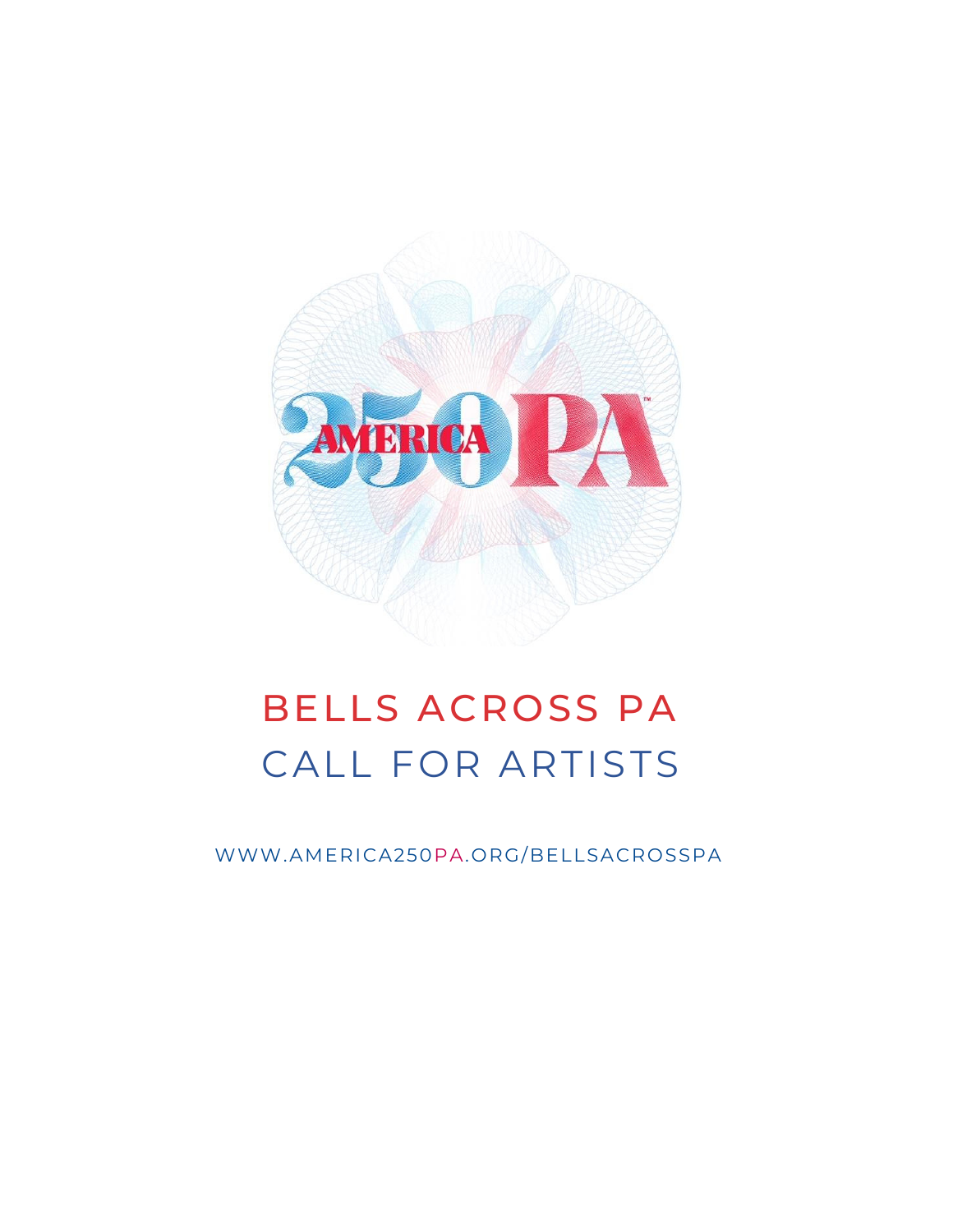### ABOUT AMERICA250PA

The Pennsylvania Commission for the United States Semiquincentennial (America250PA) was established by the legislature and Governor in 2018 to plan, encourage, develop, and coordinate the commemoration of the 250th Anniversary of the founding of the United States, Pennsylvania's integral role in that event, and the impact of its people on the nation's past, present, and future.

### ABOUT BELLS ACROSS PA

America250PA is now accepting design submissions from Pennsylvania artists for the 'Bells Across PA' art series to commemorate the 250th Anniversary of the United States in 2026. The selected artists will execute their designs on three-feet tall fiberglass bell sculptures.

These bells will be adorned and magically transformed by local artists and sponsored by businesses or individuals as part of America250PA's efforts to celebrate the commemoration of the 250th Anniversary of the United States. Our goal is at least one bell in each of the 67 counties across Pennsylvania. We hope for many more!

#### **WHEN**

Exterior bells will begin to be placed in late 2025. All bells must be in place by December 31, 2025 and remain on display through December 31, 2026. Interior bell placement timing will vary.

#### **WHFRF**

The bells will be displayed in various locations across Pennsylvania in each of its 67 counties. Public bell locations will be included on America250PA's 2026 Commemorative Map.

#### ARTISTS DEADLINES

America250PA is accepting applications now from artists who wish to participate in Bells Across PA. Final calls for artists will be Spring 2024 to prep and paint their bells for exterior display. All bells must be in place by December 2025. Each artist whose design is selected for the exhibition will be provided with a 3 foot by 3 foot, blank, ready to paint fiberglass bell and will be paid a \$1,250.00 honorarium.

#### ELIGIBILITY

'Bells Across PA' is open to all **PENNSYLVANIA** artists and groups from the acclaimed to the amateur. Painters, sculptors, craftsmen, multi-media artists, and other wildly creative people are all encouraged to apply. Each commissioned bell will receive one honorarium regardless of group size.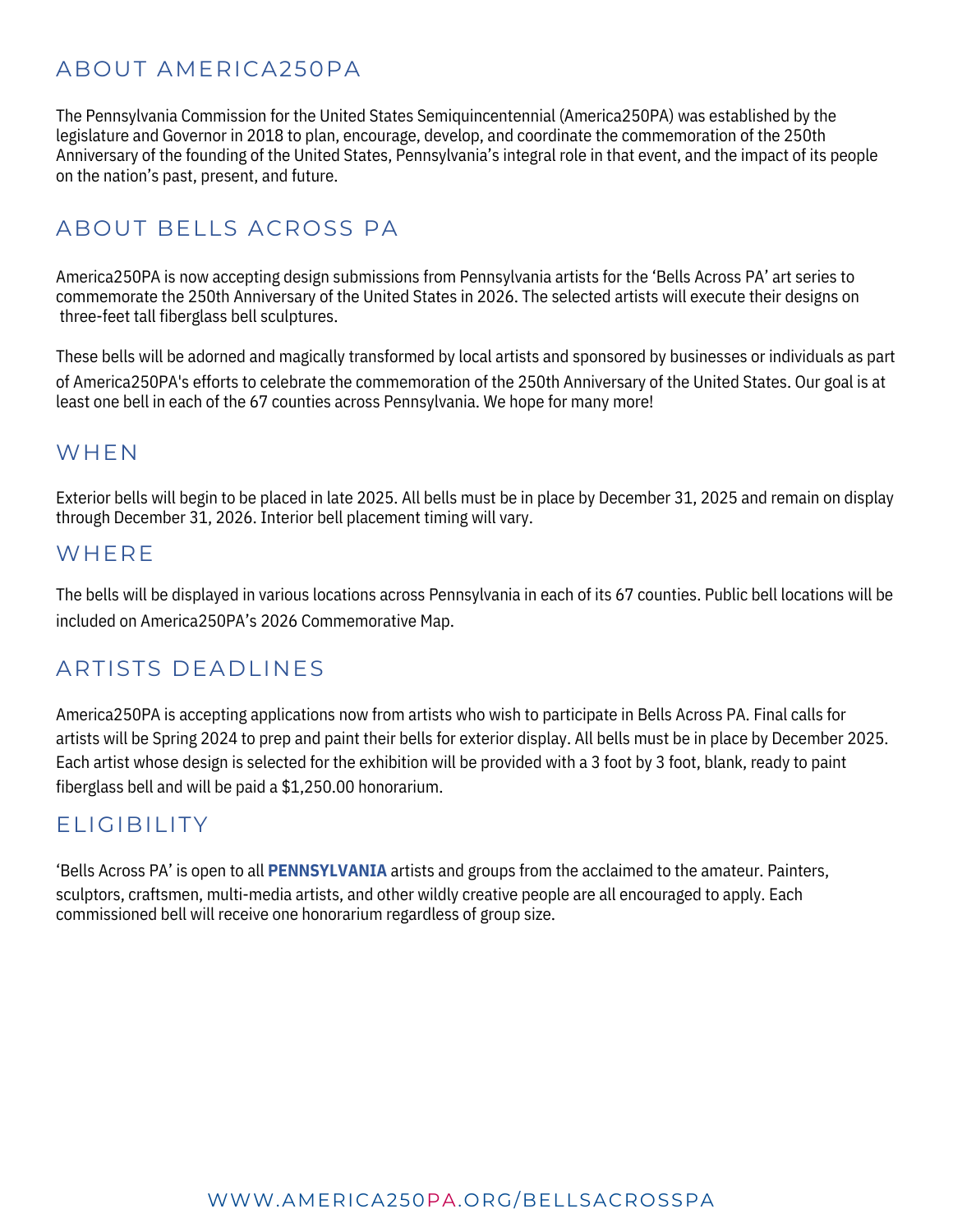#### HOW TO ENTER

Artists may apply via mail or email. To apply, send in a full color original and two (2) copies of each of the following: completed application form, your proposed design (s), a brief description about your design, what it represents the focus areas highlighted and title, and a signed copyright assignment.

You may also submit photographs, or other examples of your past work if desired, however, America250PA is unable to return any materials submitted. Please restrict all material submitted to no larger than 8.5" x 11" in size. All material submitted as part of the application will become the property of America250PA and will not be returned to the artist.

Artists may submit more than one design if you choose to paint more than one bell. Design proposals may be mailed together; however, please provide the required number of copies of each application element including an ORIGINAL signed copyright assignment, for each proposal.

Applications should be mailed to:

**America250PA - Bells Across PA 2 N. Main Street Pittston, PA 18640**

Or emailed to:

Info@America250PA.org SUBJECT LINE: 'Bells Across PA'

#### TIMELINE

America250PA will review your application as soon as it is submitted to ensure that it complies with the guidelines. If approved, your design will become part of the portfolio shown to potential sponsors.

America250PA encourages artists to submit proposals as soon as possible so that we can assemble a sizable and diverse portfolio for review by sponsors. Sponsors will be matched with artists as they join the program.

Artists **will be** notified when they are partnered with a sponsor. This will take some time so please be patient.

Follow America250PA on social media for updates and details.

**Facebook:@America250PA Instagram @America\_250PA Twitter: @America\_250PA LinkedIn: https://www.linkedin.com/company/america250pa**

**WWW.AMERICA250PA.ORG**

#### DESIGN APPLICATION SUBMISSIONS

All bell design proposals must be received by July 30, 2022.

#### ARTIST DESIGN AWARD DATE

Decisions will be made on a rolling basis (upon receipt) through December 31, 2024.

#### WWW.AMERICA250PA.ORG/BELLSACROSSPA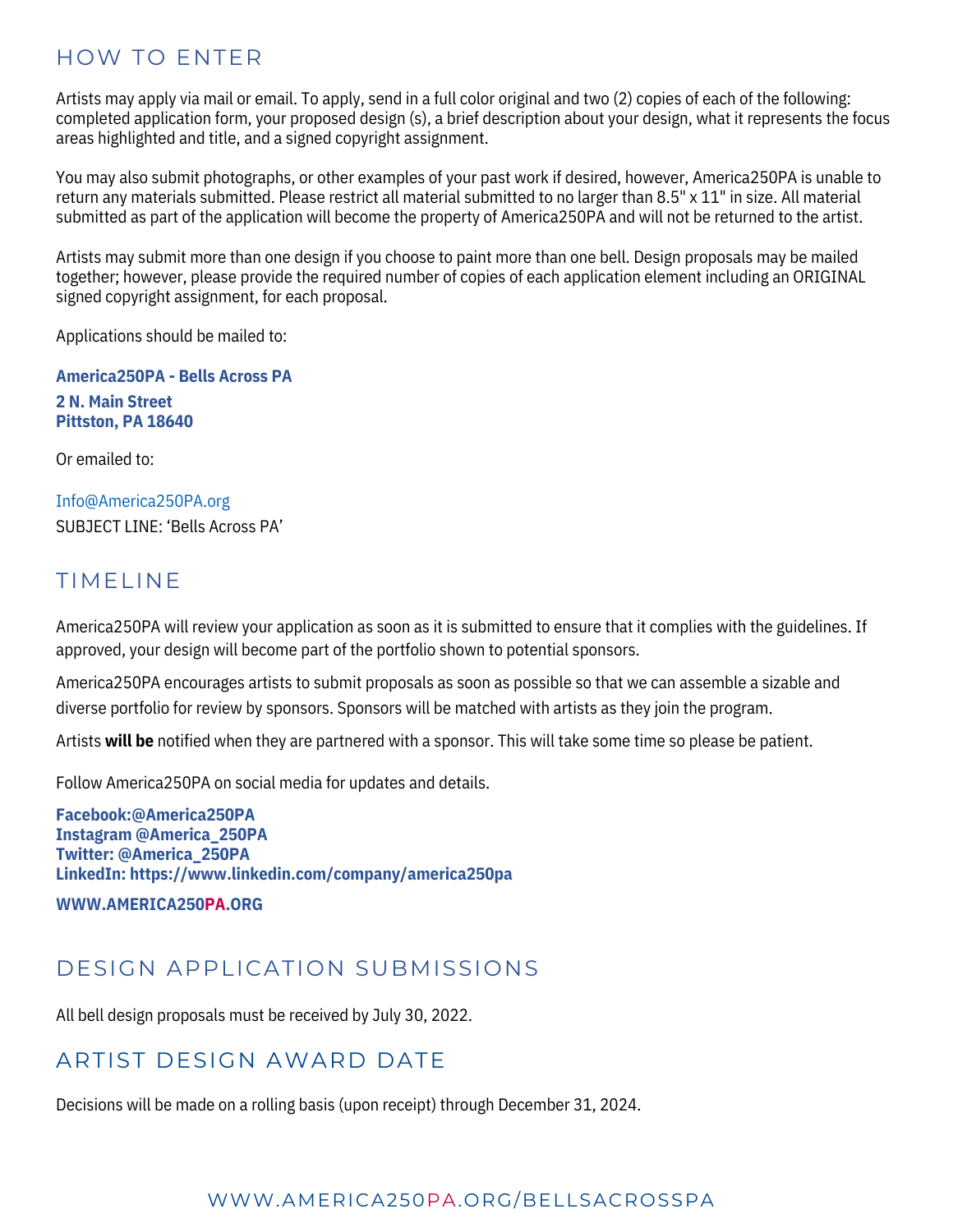### DEADLINE TO RETURN FINISHED BELLS

Interior bell placement will vary based upon sponsor's wishes. ALL bells should be completed including finished design approval by commission representative, by March 2025.

### PAINTS, TOPCOATS AND WEATHERPROOFING

All bells placed in areas accessible to the public will be listed on America250PA's 2026 Commemorative map. Please note, that not all Bells will be in public locations but will still be included in posts, press, etc. Although some bells may be positioned indoors, in creating a design, please consider carefully the weather and other elements of nature, including sun, rain, wind, and dirt. We cannot guarantee that a given bell will be placed indoors or in a weather-protected location.

Additionally, Bells Across PA is an interactive program that allows the public to touch and feel the designs**.** As such, designs should be created with durability and public safety concerns in mind. Although objects may be attached to the bells, artists should be aware that vandalism can and unfortunately does occur. Any object added to a bell should be attached in such a way that it cannot be easily removed.

The surface of each bell is primed by the manufacturer. Unless you have altered the exterior of the bell, you will not need to reapply a primer. Acrylic paint, artificial resin paint, or two-component paint can be used to paint the bells. A minimum of three coats of varnish is required using a two-part, hard gloss varnish. This step is crucial to the ultimate durability of your bell, and bells that are returned unvarnished or which are incorrectly varnished may not be exhibited. Paint does not have to be the only medium. Hodge Podge your bell with photos or yarn bomb it! All forms of art are welcome! It is up to the artist.

Each bell will be affixed to a base.

#### INSTALLATION AND REPAIR OF BELLS

Artists will not be responsible for the installation of the bells, as America250PA will manage this process. Artists should, however, be available for any possible touch-up work that may be required once the exhibit is underway in 2026.

### DESIGN GUIDELINES

Artists should bear in mind that the audience will be broad-based and of all ages, and designs should be appropriate for public display. Designs that are religious, political, or sexual in nature will not be accepted. As outlined below, designs will be evaluated to ensure they conform to these guidelines.

America250PA may reject any design that, in its sole discretion, does not adhere to these guidelines.

Please include in your design two or more of the following America250PA focus areas that are specific to your county:

Agriculture, Arts & Culture, Commerce, Diversity, Education, Environment, Government, Healthcare, History/Preservation, Innovation/Technology, Nature, Tourism, Veterans, Women

#### RIGHTS AND ENTITLEMENTS

By submitting your application, you confirm that:

- You are the original creator of your design.
- You have not copied anyone else's original work

#### WWW.AMERICA250PA.ORG/BELLSACROSSPA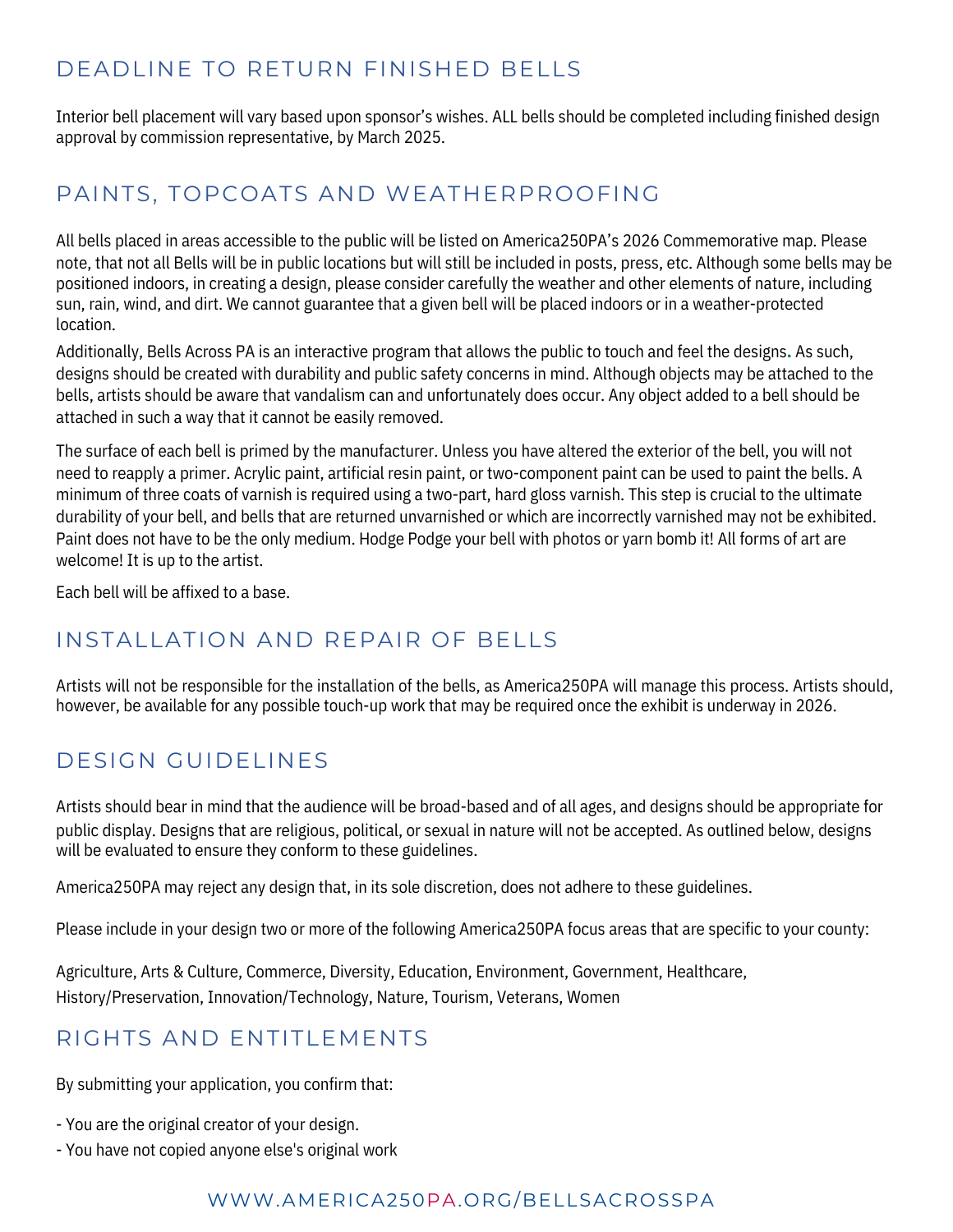- Your design does not infringe on anyone else's intellectual property rights (for example, trademark, copyrights trade dress, design patent).

- To the extent anyone else has contributed to your design, you shall obtain a signed, written agreement from that person assigning all their rights in their contribution to you.

As part of the application process, you must sign the "Copyright Assignment" that accompanies this application. By signing, dating, and returning the original Copyright Assignment with your application, you are indicating your understanding that you are assigning the entire right, title, and interest to your design to America250PA. Please remember to keep a copy of these forms for your records.

Once selected, if your finished bell matches your approved design work and is completed prior to the deadline, you will receive a \$1,250.00 honorarium. America250PA will continue to own the entire right, title, sketches, and all derivative works, including the final work completed on the fiberglass bell. You will be acknowledged as the artist on a plaque attached to the base of the bell and in appropriate publications. However, the copyrights, including the rights to reproduce your design, create copies or reprint your design in books, will be owned by America250PA.

If your design is not approved or selected for the exhibition, America250PA shall assign the entire right, title, and interest in your design back to you.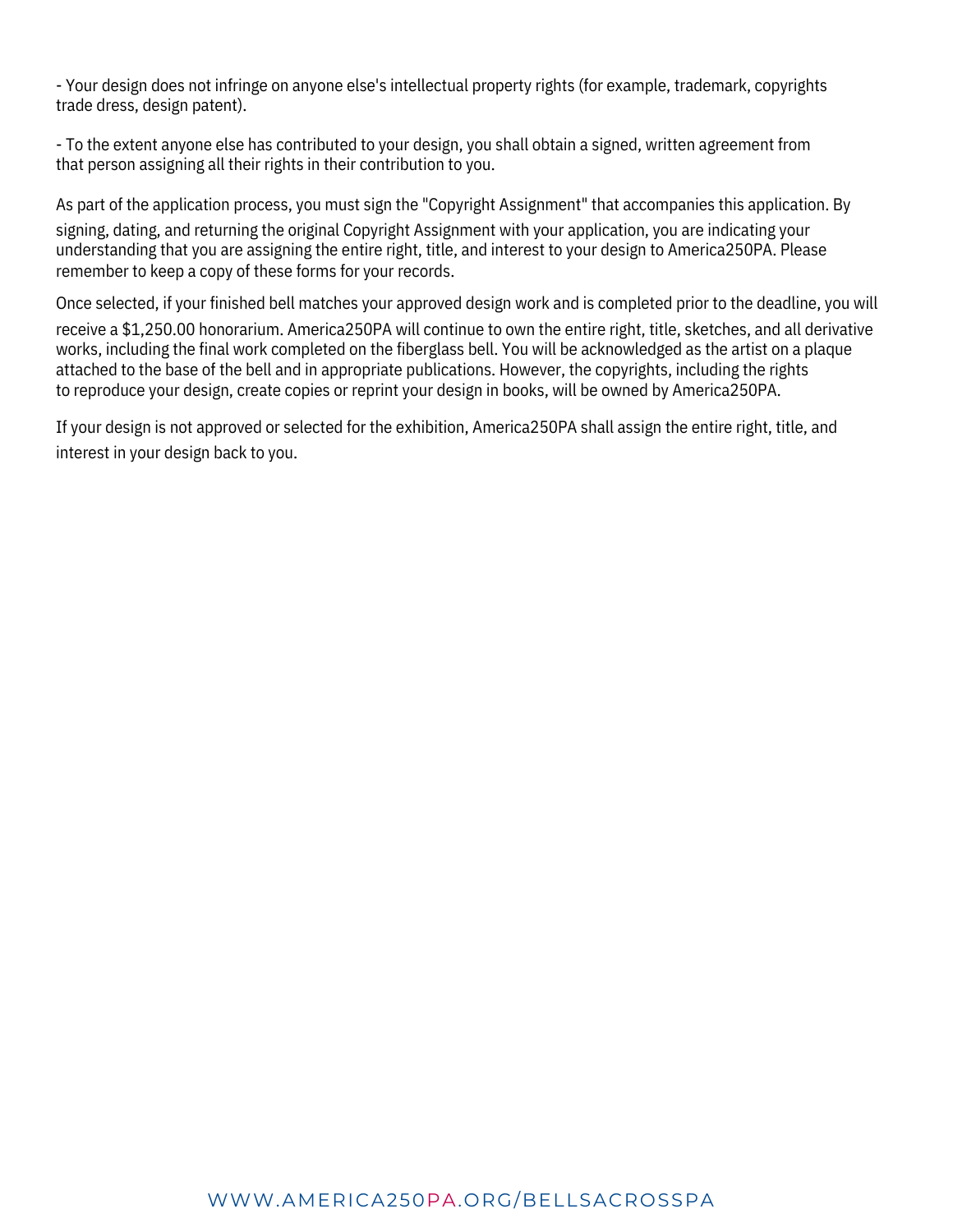#### **Bells Across PA – Call for Artists**

WHEREAS, **whereas**, **whereas** and the state of activities of string and address of  $\frac{1}{2}$  and  $\frac{1}{2}$  and  $\frac{1}{2}$  and  $\frac{1}{2}$  and  $\frac{1}{2}$  and  $\frac{1}{2}$  and  $\frac{1}{2}$  and  $\frac{1}{2}$  and  $\frac{1}{2}$  and  $\frac{1}{2}$  and

\_\_\_\_\_\_\_\_\_\_\_\_\_\_\_\_\_\_\_\_\_\_\_\_\_\_\_\_\_\_\_\_\_\_\_\_\_\_ ("Artist") is the author of the design and sketches (collectively referred to as the "Design") attached to the application submitted to America250PA on the same date as the date of this Assignment;

WHEREAS, Artist understands and acknowledges that, as part of the application process, it is intended that America250PA, with an address of 2 N Main Street, Pittston, PA 18640, own the entire right, title, and interest in and to the Design.

WHEREAS, Artist understands and acknowledges that, if the Design is approved, he/she/they shall apply that design to a bell sculpture provided by America250PA thereby creating a "Finished Bell."

WHEREAS Artist desires to transfer all of his/her/their right, title and interest in and to the Design, including, but not limited to, all derivative works which are based on the Design to America250PA;

WHEREAS, Artist understands and acknowledges that America250PA shall continue to be the sole and exclusive owner of the entire right, title and interest in and to the Design, including, but not limited to, all derivative works based on the Design if the Finished Bell is approved for exhibition, as described in detail in the Request For Proposals and Application to America250PA's 'Bells Across PA', and that in such case America250PA shall pay to Artist a \$1,250.00 honorarium within 30 days of the completion of their bell. NOW, THEREFORE, for good and valuable consideration, receipt of which is hereby acknowledged, and intending to be legally bound hereby, Artist hereby assigns to America250PA all his/her/their right, title, and interest in and to the Design, and to any derivative works based on the Design including but not limited to any rights it may have in the Finished Bell, together with all copyright applications and registrations, therefore. Artist acknowledges and agrees that, due to the nature of the public display of the Finished Bell, America250PA shall not be liable for any distortion, mutilation, modification, or destruction of the Finished Bell by accident, act of God or person. Artist hereby waives his/her/their rights under the Visual Artists Rights Act ('VARA"), 17 U.S.C. 106A, as against America250PA in the event of such distortion, mutilation, modification, or destruction. Artist further acknowledges and agrees that if the Finished Bell is vandalized, damaged, or otherwise modified and the Artist is unable or unwilling to promptly repair such alteration,

America250PA shall have the right to make, or have made, such repairs, even if the repairs would constitute a distortion, mutilation, or modification under VARA. Artist hereby waives his/her/their rights under VARA in the event and to the extent America250PA deems such repair necessary. Artist represents to America250PA that he/she/they is/are the sole author(s) of the Designs and that the Design is an original work of authorship which does not infringe upon the copyright rights or any intellectual property rights of others, and that he/she/they has/have the unencumbered right to make this assignment. In the event the Design is not approved or selected for exhibition, as described in the Request for Proposals, America250PA shall assign [and hereby does assign] back to Artist all its right, titles, and interest in and to the Design.

|  | Artist Name: |
|--|--------------|
|--|--------------|

| Artist Name:           |               |
|------------------------|---------------|
| Name of Bell:<br>$- -$ | Date          |
| Signature:             | _____________ |

Artists should bear in mind that the audience will be broad-based and of all ages, and designs should be appropriate for public display. Designs that are religious, political, or sexual in nature will not be accepted. Additionally, corporate logos and advertising are not allowed on designs

| Name:                                                                                                                                                                                                                          |                     |              |                            |
|--------------------------------------------------------------------------------------------------------------------------------------------------------------------------------------------------------------------------------|---------------------|--------------|----------------------------|
| Your name for plaque, website, and other event materials: ______________________                                                                                                                                               |                     |              |                            |
|                                                                                                                                                                                                                                |                     |              |                            |
|                                                                                                                                                                                                                                |                     |              | State: Zip Code: Zip Code: |
| Home Phone: The Contract of the Contract of the Contract of the Contract of the Contract of the Contract of the Contract of the Contract of the Contract of the Contract of the Contract of the Contract of the Contract of th | Mobile <sup>.</sup> |              |                            |
| E-mail Address:                                                                                                                                                                                                                |                     | Website URL: |                            |

Proposed title for your bell (limited to 40 characters, including spaces and punctuation):

#### **Artist Statement**

Please attach an additional sheet with a brief description of yourself and your bell design. Also please attach a headshot.

\_\_\_\_\_\_\_\_\_\_\_\_\_\_\_\_\_\_\_\_\_\_\_\_\_\_\_\_\_\_\_\_\_\_\_\_\_\_\_\_\_\_\_\_\_\_\_\_\_\_\_\_\_\_\_\_\_\_\_\_\_\_\_\_\_\_\_\_\_\_\_\_\_\_\_\_\_\_\_\_\_\_\_\_\_\_\_\_\_\_\_\_\_

#### **Bell Outline**

Please complete your proposed design on one of the outlines provided. Please feel free to enlarge these shapes if desired; however, please do not submit designs larger than 8.5" x 11". Note that the more complete your design, the easier it will be for the panel and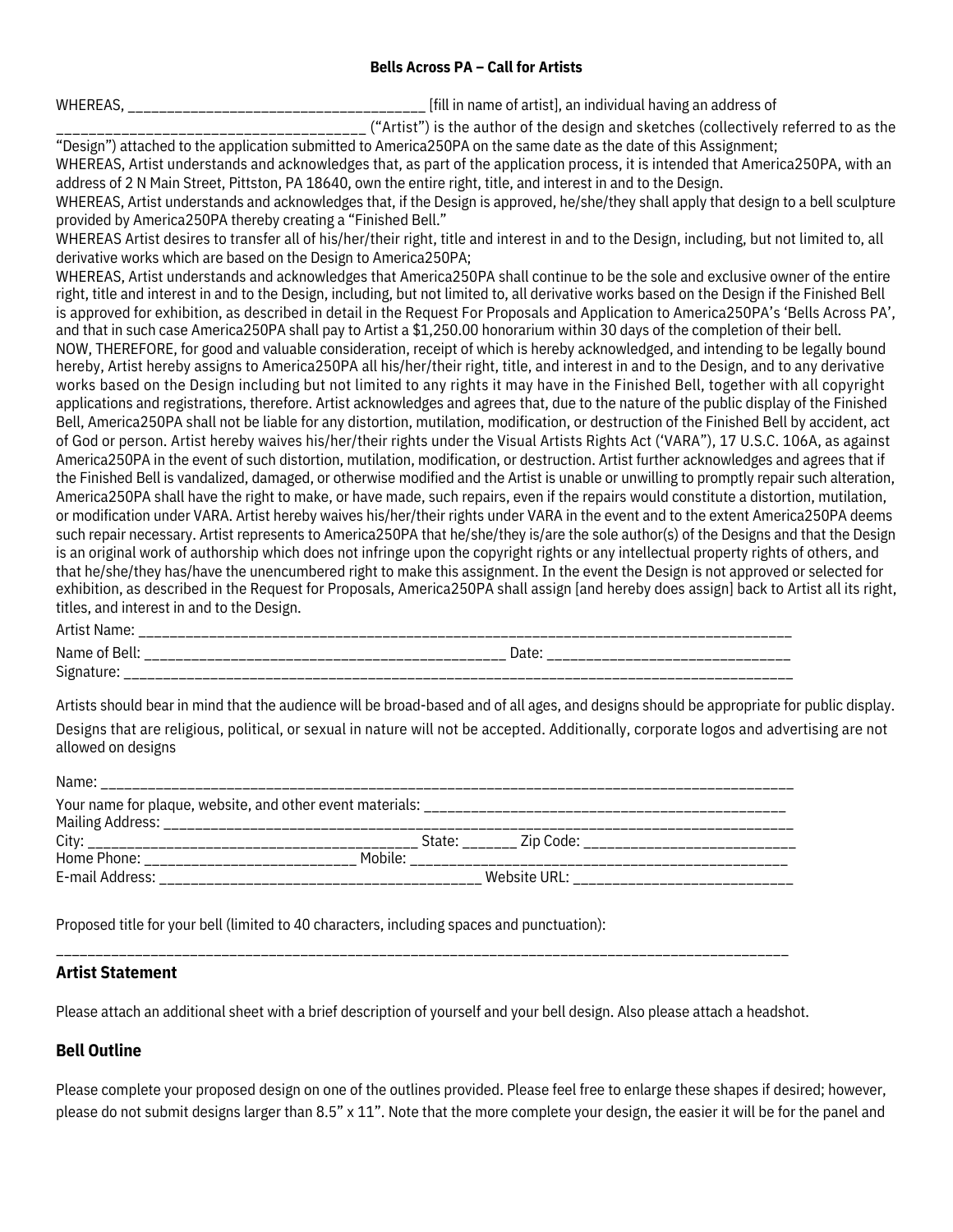our patrons to review your submission. Please note that all application materials become the property of America250PA, and no materials can be returned to the artist. Please keep a copy of your application for your records.

#### **Assurances and Terms**

By signing this Application, I agree to all the terms of the attached Call for Artists, and all such terms are hereby incorporated into this Application. I certify that all statements made in this application are true to the best of my knowledge. I acknowledge that America250PA is not liable for damage or loss of materials submitted.

Artist(s): \_\_\_\_\_\_\_\_\_\_\_\_\_\_\_\_\_\_\_\_\_\_\_\_\_\_\_\_\_\_\_\_\_\_\_\_\_\_\_\_\_\_\_\_\_\_\_\_\_\_\_\_\_\_\_\_\_\_\_\_\_\_\_\_\_\_\_\_\_\_\_\_\_\_\_\_\_\_\_\_\_\_\_\_\_\_ \_\_\_\_\_\_\_\_\_\_\_\_\_\_\_\_\_\_\_\_\_\_\_\_\_\_\_\_\_\_\_\_\_\_\_\_\_\_\_\_\_\_\_\_\_\_\_\_\_\_\_\_\_\_\_\_\_\_\_\_\_\_\_\_\_\_\_\_\_\_\_\_\_\_\_\_\_\_\_\_\_\_\_\_\_\_\_\_\_\_\_\_\_ Signature: \_\_\_\_\_\_\_\_\_\_\_\_\_\_\_\_\_\_\_\_\_\_\_\_\_\_\_\_\_\_\_\_\_\_\_\_\_\_\_\_\_\_\_\_\_\_\_\_\_\_\_\_\_\_\_\_\_\_\_\_\_\_\_\_\_\_\_\_\_\_\_\_\_\_\_\_\_\_\_\_\_\_\_\_\_ Date: \_\_\_\_\_\_\_\_\_\_\_\_\_\_\_\_\_\_\_\_\_\_\_\_\_\_\_\_\_\_\_\_\_\_\_\_\_\_\_\_\_\_\_\_\_\_\_\_\_\_\_\_\_\_\_\_\_\_\_\_\_\_\_\_\_\_\_\_\_\_\_\_\_\_\_\_\_\_\_\_\_\_\_\_\_\_\_\_\_

#### **Application Checklist**

Original and (2) copies if mailed (1) copy if emailed, of the following:

Signed Application and Artist Statement Signed Copyright Assignment Design Sample of Previous Work and Resume (optional) Artist Photo/Bio

For Additional Information:

Please email: info@america250PA.org, please add Bells Across PA in subject line

www.America250PA.org Facebook:@America250PA Instagram @America\_250PA Twitter: @America\_250PA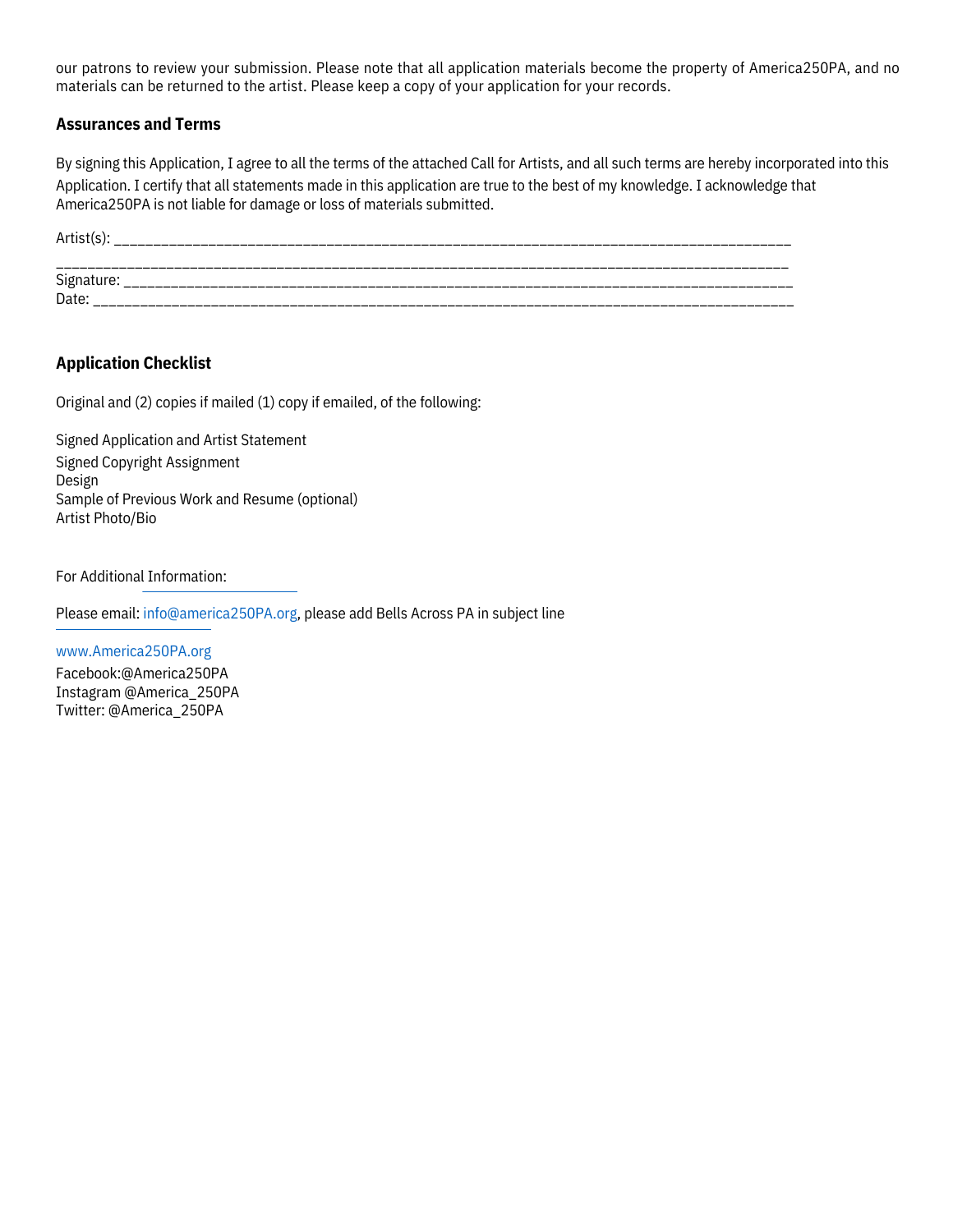## **FRONT OF BELL**